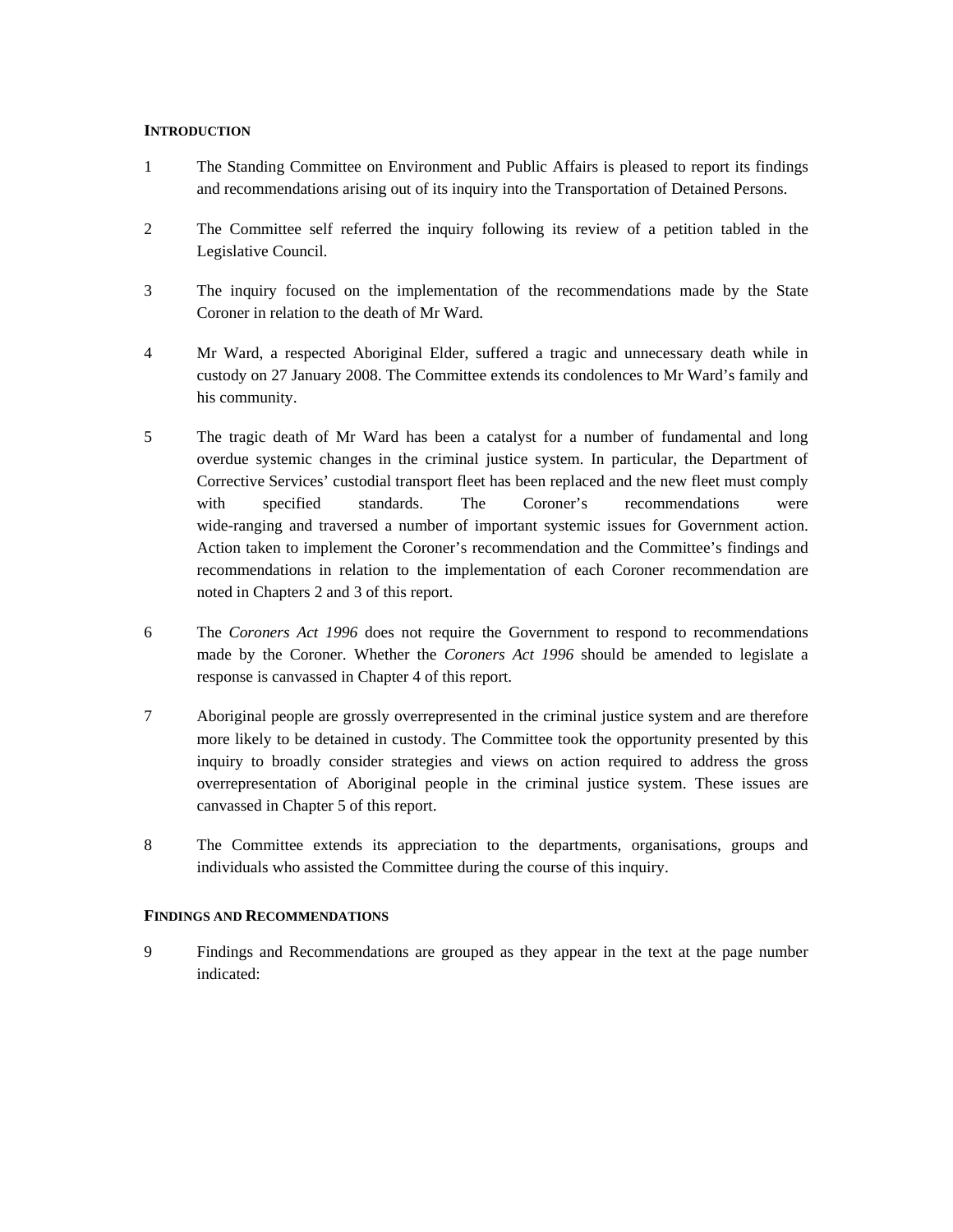**Finding 1: The Committee found that the Government chose not to implement Coroner Recommendation 2 in the manner proposed by the Coroner. The Attorney General advised the Committee that the most practical way to implement this recommendation is to legislate to enhance the Inspector of Custodial Services' role through proposed amendments to the** *Inspector of Custodial Services Act 2003* **that will provide the Inspector with the power to issue a show cause notice and audit powers.** 

**Recommendation 1: The Committee recommends that the Attorney General as a matter of urgency tables the bill to amend the** *Inspector of Custodial Services Act 2003* **to provide the Inspector of Custodial Services with the power to issue a show cause notice and audit powers.** 

**Recommendation 2: The Committee recommends that the** *Inspector of Custodial Services Act 2003* **be amended to provide that show cause notices and audit reports shall be tabled in both Houses of Parliament and referred to a Parliamentary Committee for its consideration.** 

**Finding 2: The Committee is of the view that Western Australia Police have not adequately addressed the Coroner's concerns about police officers having an adequate understanding of the** *Bail Act 1982***.** 

**Recommendation 3: The Committee recommends that the Minister for Police conducts a review into Western Australia Police's implementation of Coroner Recommendation 3 and tables the review in both Houses of Parliament.** 

**Finding 3: The Committee finds that the Department of the Attorney General and Western Australia Police have implemented processes and practices to ensure that police officers with the powers of a deputy registrar have an understanding of the powers and responsibilities of a deputy registrar. However, a Department of the Attorney General review revealed that there is still room for improvement, particularly when a police officer takes leave on short notice and another deputy registrar needs to be appointed.** 

**Recommendation 4: The Committee recommends that the Department of the Attorney General and Western Australia Police ensure that issues identified in the Department of the Attorney General's review of police officers undertaking the role of a deputy register are addressed. Also, that they continue to implement procedures and practices that ensure that all police officers appointed as a deputy registrar have an ongoing understanding of the powers and responsibilities of a deputy registrar.**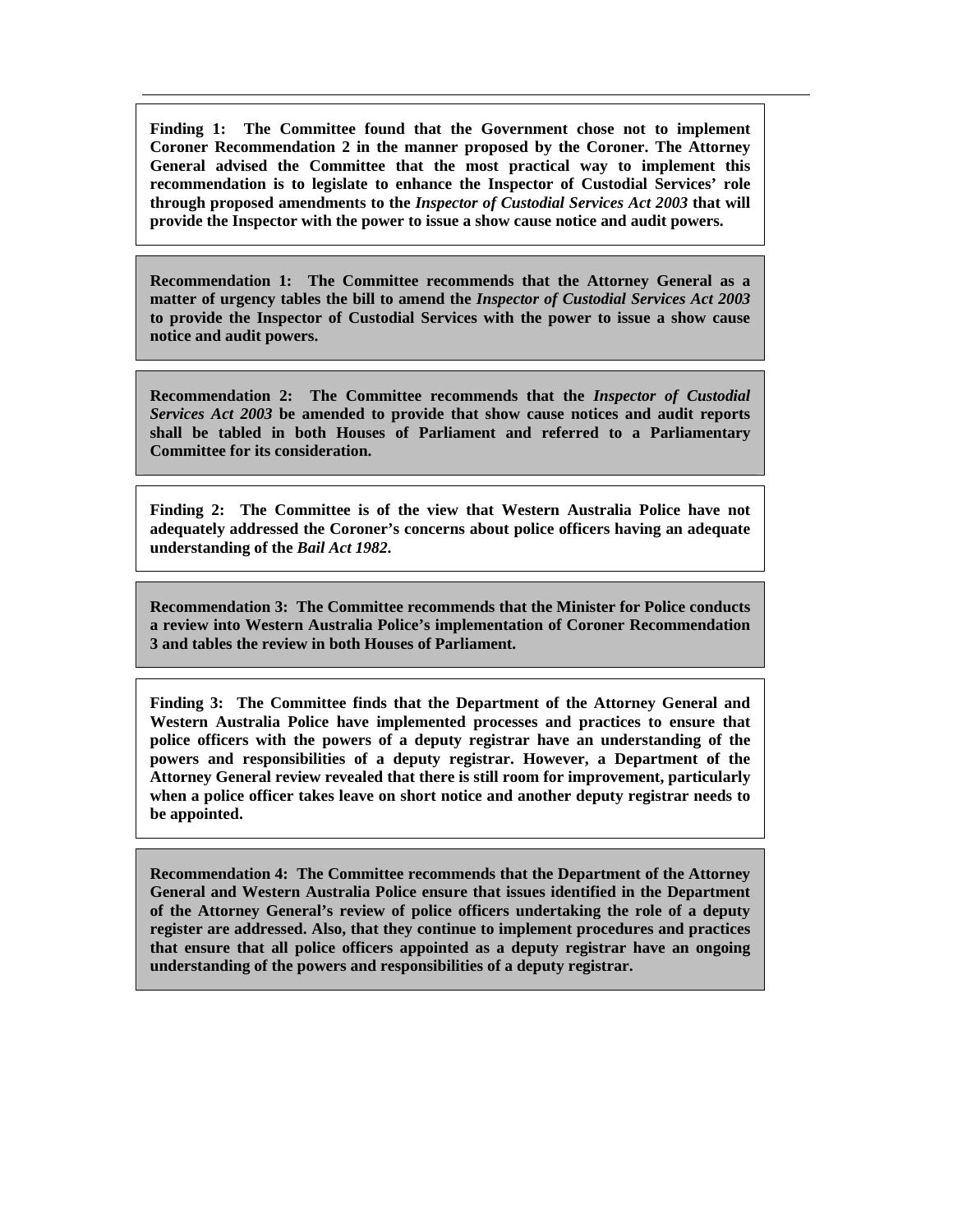**Finding 4: The Committee finds that while training for justices of the peace has been developed, it is not satisfied that all justices of the peace with judicial functions have received training on their duties and responsibilities, have successfully completed assignments after training and/or are monitored regularly to ensure that they are performing their duties appropriately as recommended in Coroner Recommendations 5 and 6.** 

**Finding 5: The Attorney General is considering whether a two-tier justice of the peace model, separating judicial functions and administrative functions, should be implemented in Western Australia. A range of stakeholders have expressed the view that justices of the peace should not undertake any judicial functions, including court duties and presiding at bail applications.** 

**Recommendation 5: If the Attorney General determines that justices of the peace shall retain judicial functions (including court duties), the Committee recommends that the Attorney General implements a two-tier justice of the peace model, separating judicial functions and administrative functions, and ensures that justices of the peace with judicial duties receive adequate training as outlined in the Coroner Recommendations 5 and 6.** 

**Recommendation 6: If the Attorney General determines that justices of the peace shall retain judicial functions (including court duties), the Committee recommends that all justices of the peace undergo an annual audit process that assesses their skill levels and understanding of their duties and responsibilities.** 

**Finding 6: The Committee finds that there have been significant improvements to the transport vehicle fleet to ensure the safe and humane transportation of detained persons, including the replacement of the custodial transportation fleet.** 

**Finding 7: The Department of Corrective Services considers that the recurrent funds allocated to replace vehicles are sufficient to ensure that in the future vehicles are replaced on a regular basis and there are no old or unsafe vehicles in use as recommended in Coroner Recommendation 10.** 

Recommendation 7: **The Committee recommends that the Department of Corrective Services continues to engage an independent consultant to review the CSCS contractor's training on an annual basis.**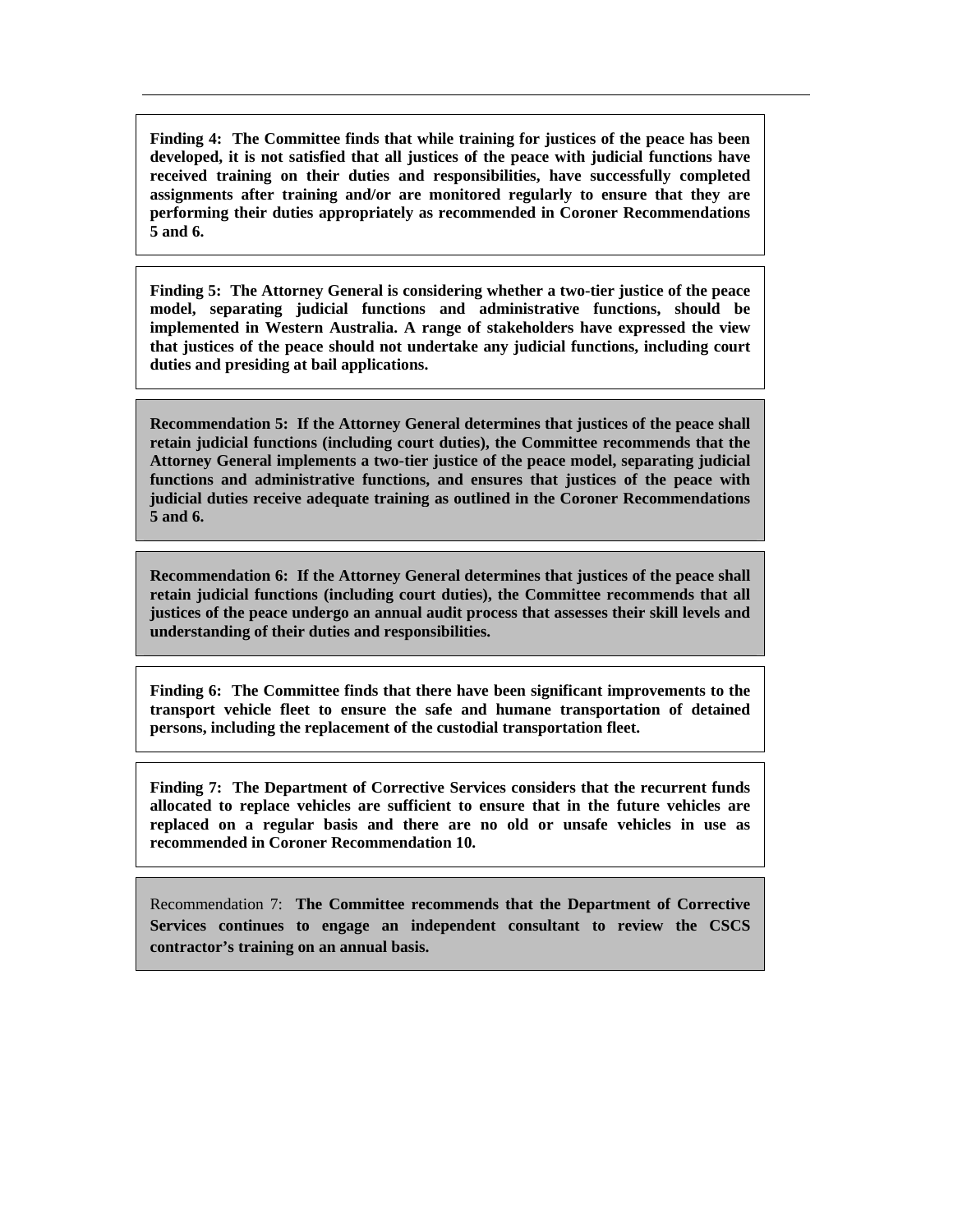**Recommendation 8: The Committee recommends that the responsible Minister directs that the Contract for the Provision of Court Security and Custodial Services annual report tabled in Parliament each year include details of CSCS training, which should include detail of the training provided to contractor employees, the auditing and monitoring of employees' demonstrated competence, their compliance with contract training provisions and the independent consultant's review of the contractor's training.** 

**Finding 8: The Committee finds that there has been action to implement the Coroner's Recommendations but further action to fully implement a few recommendations is required.** 

**Recommendation 9: The Committee recommends that Government departments and agencies establish processes to appropriately inform family, stakeholders and the public of the progress of Government action taken to implement coronial recommendations on a regular basis.** 

**Finding 9: The Committee finds that there is strong support for continuing to use air transportation to transport persons in custody.** 

**Recommendation 10: The Committee recommends that the Minister for Corrective Services continues to provide adequate funding to enable persons in custody to be transported by air.** 

**Finding 10: The Committee finds that video link has been successfully implemented in various courts and is frequently used for Court appearances of persons in custody.** 

**Finding 11: The Committee finds that court video link facilities must be matched by equivalent facilities in the custodial institutions to increase the use of video link for court appearances of persons in custody.** 

**Recommendation 11: The Committee recommends that the responsible Minister/s commit funds and resources to upgrade audio visual conferencing facilities in custodial institutions, as well as police stations and courts, as required to enable the increased use of video link for court appearances.** 

**Recommendation 12: The Committee recommends that the Minister for Corrective Services commits funds and resources to expand and implement the use of Skype and other similar technologies in custodial institutions throughout Western Australia to enable persons in custody to communicate with family, friends and legal counsel.**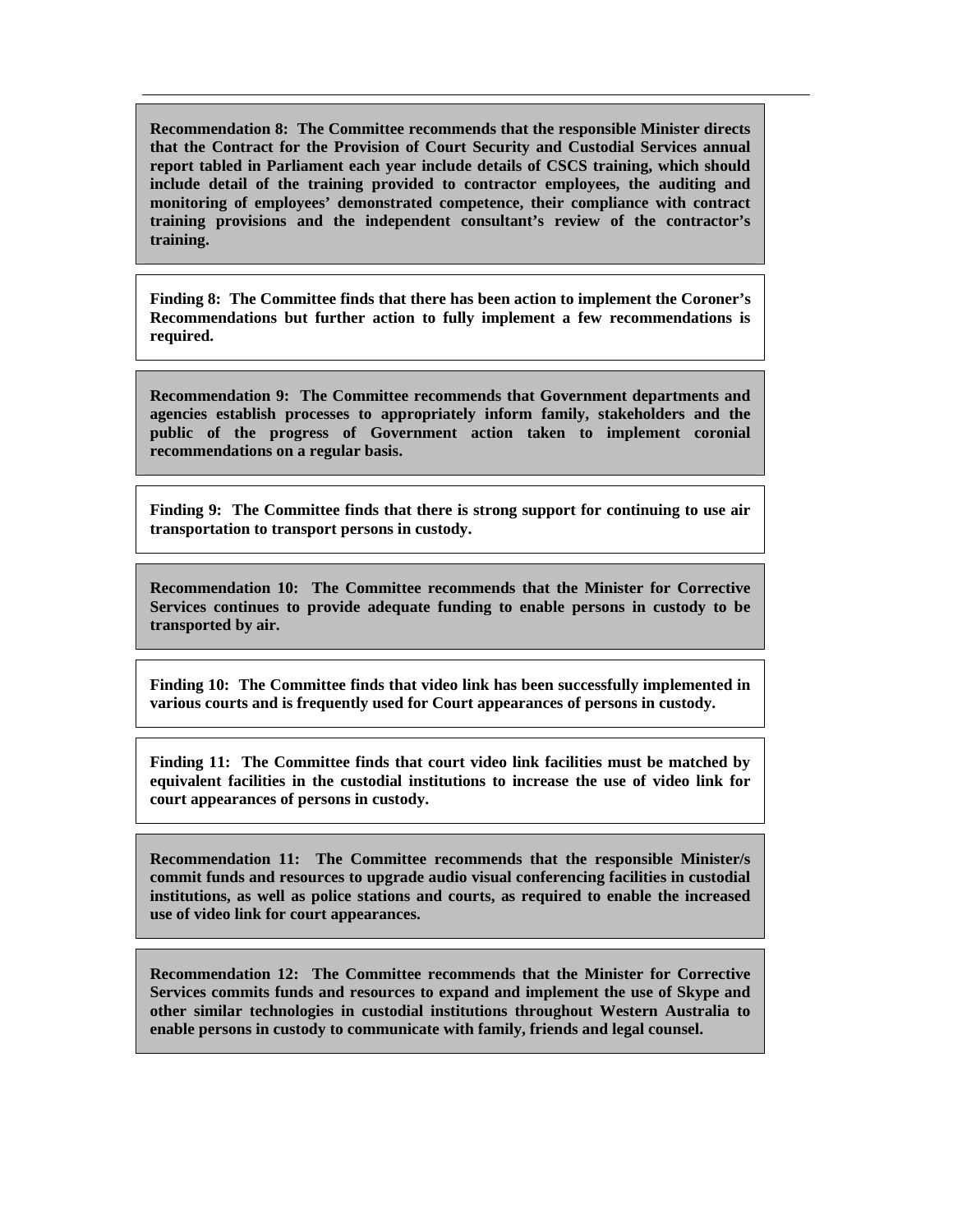**Recommendation 13: The Committee recommends that the Department of the Attorney General continues to explore options to use Skype and other similar technologies to enable persons in custody to appear in Court, particularly in regional and remote Western Australia.** 

**Finding 12: The Committee encourages the use of audio link (telephone) to conduct court appearances, particularly bail hearings where the accused is located in remote locations, where appropriate and where video link is not an option.** 

**Recommendation 14: The Committee recommends that the Department of the Attorney General establishes infrastructure and arrangements in courts to enable legal counsel to conduct confidential conversations with persons in custody.** 

**Recommendation 15: The Committee recommends that the Attorney General commits funding and resources to establish an extended bail service available to all persons in custody throughout Western Australia, which will enable bail to be considered by Magistrates outside standard business hours.** 

**Recommendation 16: The Committee recommends that the** *Coroners Act 1996* **be amended to require the Government to respond to coronial recommendations within three months. The Committee recommends that the amending legislation provides that the Government response shall be tabled in both Houses of Parliament.** 

**Recommendation 17: The Committee recommends that the Premier and his department coordinate the whole of Government approach to address the underlying causes of the gross overrepresentation of Aboriginal people in the criminal justice system. The Committee recommends the setting of objectives and targets that are monitored, measured against and reported to Parliament.** 

**Finding 13: While the Committee was made aware of a number of intervention programs implemented to address issues relating to the gross overrepresentation of Aboriginal people in the criminal justice system, the Committee finds that there is no comprehensive list of all intervention programs available in Western Australia which indicates a lack of a whole of government approach.** 

**Recommendation 18: The Committee recommends that the Department of Corrective Services develops and implements a suite of intervention programs for juveniles and young adults in custody as a matter of high priority.** 

**Finding 14: The Committee finds that the Regional Youth Justice Service in Geraldton and Kalgoorlie has been widely praised by stakeholders.**